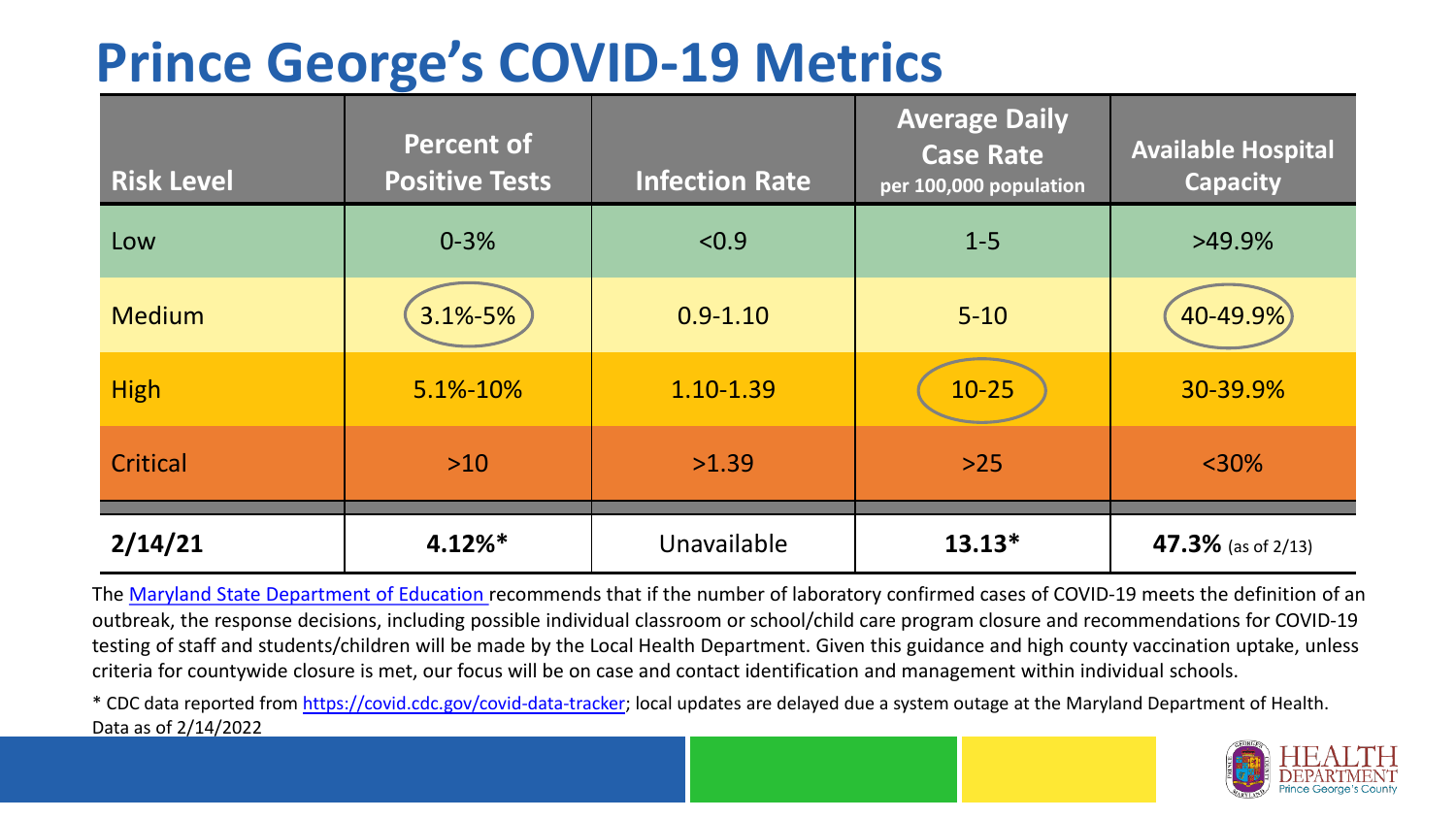## **COVID-19 Community Transmission and Vaccination**

Per the [CDC updated guidance for COVID-19 Prevention in K-12 Schools,](https://www.cdc.gov/coronavirus/2019-ncov/community/schools-childcare/k-12-guidance.html) vaccination is considered the leading prevention strategy for those who are eligible, and **Prince George's County exceeds the percentage of U.S. vaccinations for ages 12 and above**. The CDC also emphasizes using multiple prevention strategies together consistently, included universal indoor masking, as needed based on the level of community transmission and vaccine coverage.



\*\* Local vaccination data reported as of 2/13/2022